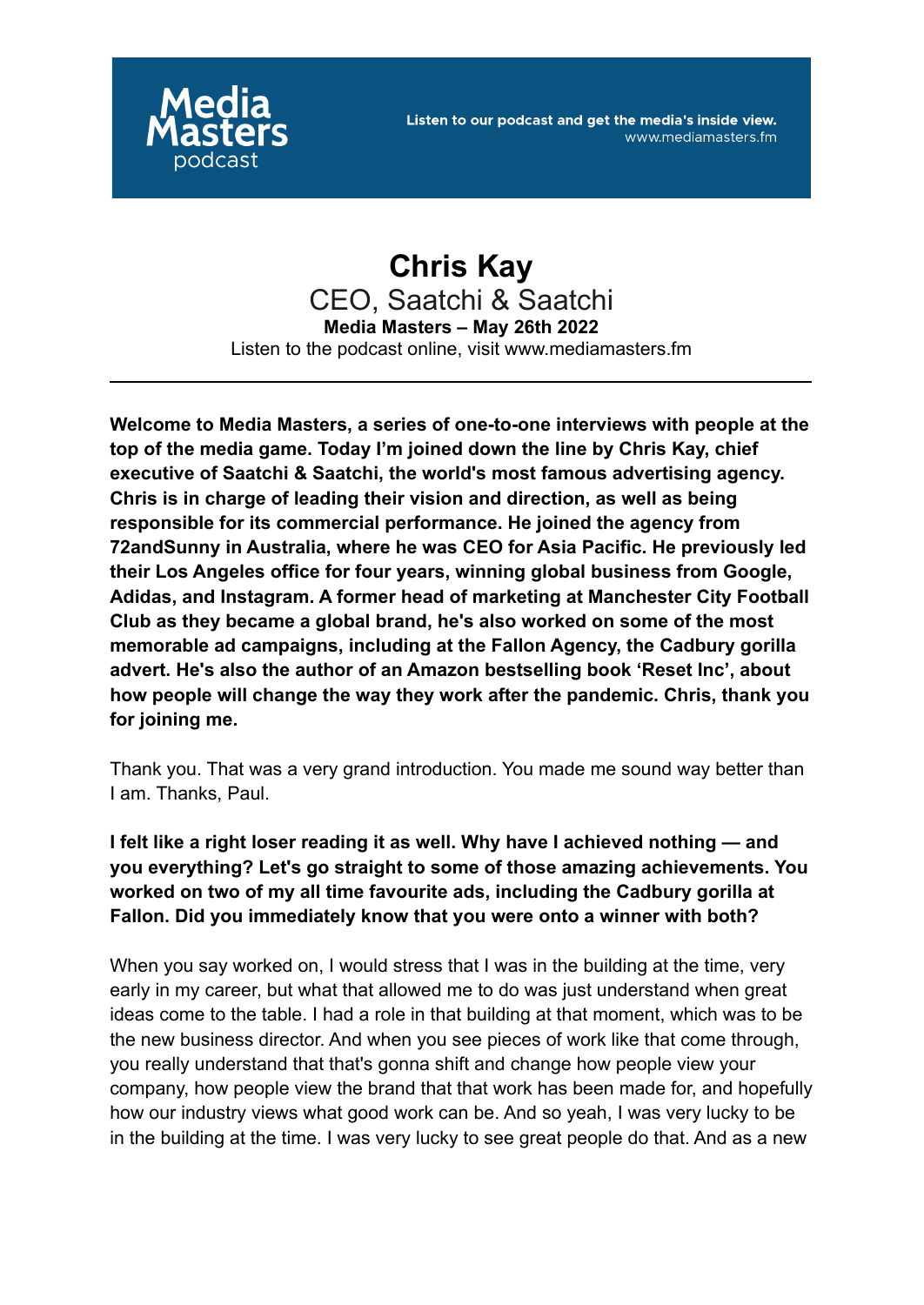business director, I was very lucky to answer the phone call after those things went out and lots of people were asking for a gorilla.

**I love that humility that you let the team take the credit. You say, I was just there. If I was you I'd have claimed full and sole credit for all of that. Now, one of the things I admire about you is you started off in biz dev, I'm always suspicious of financial people that become chief executives. I think the CEO should ultimately be about growth. And you do that from a biz dev point of view. So I was gonna ask you, you've been at Saatchi's for nearly a year, the classic interview question, what's your vision for the agency?**

Yeah. And it's interesting just before I answer that just to pick on the question of what really is good training for a CEO, I didn't plan my career, but that notion of starting off as a client-facing partner, then trying to work out how you drive growth and get people to buy your brand. Then I went client side when I was at Manchester City Football Club. So I started to understand what actually happened on the other side of a table and then working in different markets. All of those experiences hopefully allow me to hopefully be a good CEO today because I've really learned what happens in different parts of our process at different times. So hopefully that adds a bit of context to hopefully why it makes sense that I'm a CEO today. And then when I came into Saatchi & Saatchi, I was working over in Asia at the time for 72andSunny as CEO for APAC. And I was approached by this opportunity and obviously it's a storied brand and I was very intrigued to work out what the opportunity could be. I stared at it really closely. And when you think about this brand, it's 51 years old and it has an incredible heritage, but the reason that I took it and maybe I do have an ego hiding somewhere inside was trying to work out how I could, with the rest of the team, rearticulate what Saatchi & Saatchi be for the next 50 years, because that really is what this brand needs at this moment. Not that anything's broken, more that our world has just drastically changed in the last two, three years. So any brand like this needs to really understand the value of creativity and what it can bring to the business world at this moment. And that's why I took this job. And then if I jump into your question of answering what's our vision, it was very clear to me when I came in that I needed to try and create some simplistic view on what this company can be that built from the past, but also chartered a way of where it could go in the future. And so a simple vision is to be the most influential creative company in modern Britain. And let me unpick that if I can, for a minute. Influential is an important word to me, because first I think we need to be influential in the lives of the people that work for our brand. The more someone can come to work and be open and be truly who they want to be. I think the better their output. And then we need to be influential in our client's businesses. So the deeper that we can go, the more that we can help their brand really land internally, but then more externally take that brand to the world with the whole business behind it. And then the next influential is out in culture. If you create work that people really talk about, that's how you can make a brand influential and then final influential for me, if I may, is just to be influential in our industry. Saatchi &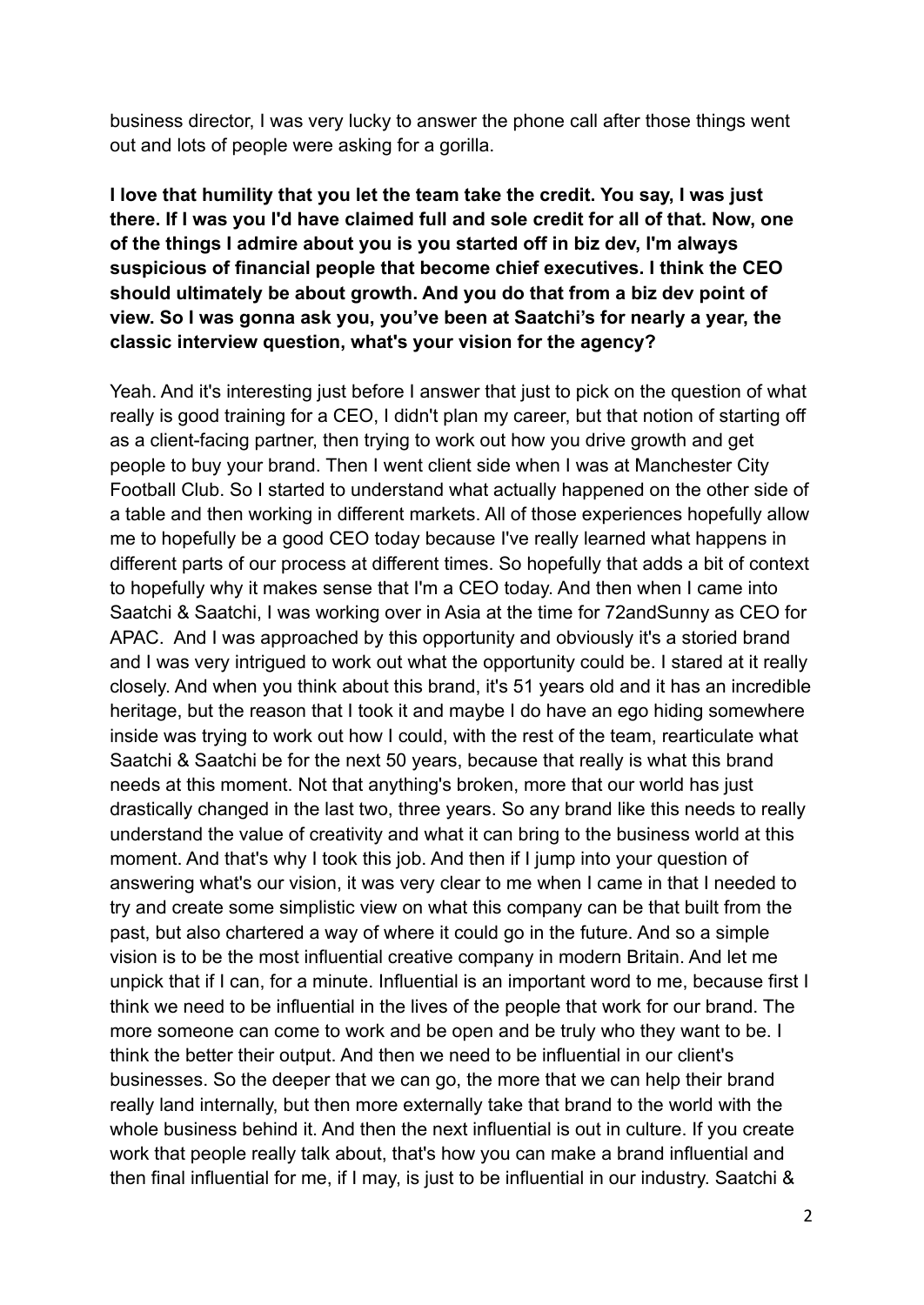Saatchi has a real brand name and that brand name should be for good and that brand name should provoke change in this industry. And so it's tantamount to me and the rest of the leadership team and the people that work here that we use that brand name to further the creative identity of this country. And that's something that we feel really strongly about. So that's our mission in simple terms, to be the most influential creative company in modern Britain, which is just a short vision and something hopefully we can achieve.

# **I love the drive though. I mean the most influential creative company in modern Britain, there's an ambition behind that. Isn't there? A boldness. I like it. My goal in life is just to get through each day without bursting into tears and there's you trying to be the most influential creative company in the whole country.**

Well and there's a point for me on that, because when this brand 25, 30, 40 years ago, everything this brand did, how it built its company, the people that ran it, the decisions that it made were talked about in our industry and then beyond into broader culture. And so it's not in my mind a far-reaching mission. It's just a mission that's true to where we've been and where we should go in the future.

# **I mean, you've been hugely successful all over the world, America, Australia, as you mentioned there, what is it that attracted you back to London?**

The opportunity, I'm a firm believer in trying to judge your career based on the stories that you can tell. And thank you for saying I've been successful. I've been very lucky to choose the right stories at the right time. And that for me was a reason that I wanted to come back to play a part in trying to create the next iteration of the Saatchi story, because it just felt like if I can try and reignite in this moment as a world recalibrates what it is, what this brand can be and with the rest of our team here really defines something that helps us reclaim the position as a leading creative company or the most influential creative company then that's a reason to come home. Besides that, I also missed watching football and HP Sauce. So they were maybe the other two reasons to come back.

**Well every superhero has an origin story and I was just looking into yours, you were born in Burnley. I'm a Yorkman and really I shouldn't be interviewing you because of the wars of the roses. You're the enemy. What set you on the path to a career in advertising and sort of reaching the lofty heights that you've achieved. Could you walk our listeners through your career journey and start at the beginning?**

Yeah, I'm not one of those people that had a moment in their life that was a reflective life-changing moment that they decided that was the career for them. I was very lucky to be brought up with a really honest family and way of living life. And I was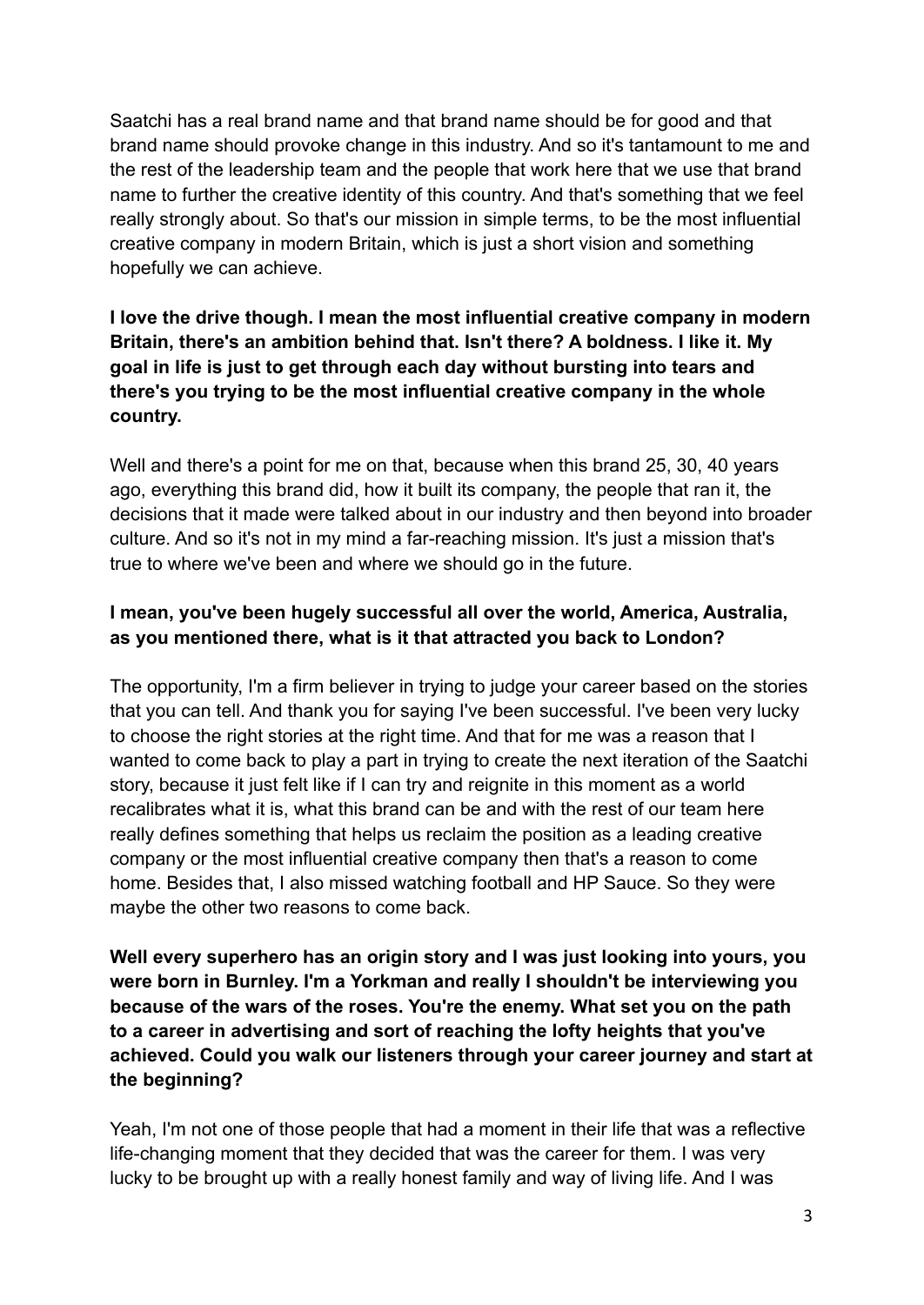very lucky to be supported to go to university. And so I went to Manchester University and at that time I really didn't know what I wanted to do. And being in business and management sounded sort of interesting. So I took a management science degree, which sounds very strange. And I turned up on that course and it was a really dull degree, but it had a really interesting part of a degree, which was the advertising part. And that's where it seemed like people having the most fun, where it seemed like the most interesting teachers were, where it seemed like the most interesting people wanted to be. So I gravitated towards it. And so it was a really lucky decision to be on the dullest course at the university, but choose the most interesting part of that. And then luckily for me I graduated, I thought advertising was still interesting. I tried to get a job in London like everybody did at that time. There was a thing 20, 25 years ago called a graduate milk round where you went to every big agency, 2000 other people applied, you got down to the last 50, you got down to the last five and then you thought you were gonna get a job. And I was very lucky to get down to the last five at a number of big agencies, but I didn't get the job. I don't know if that's because I kept turning up to job interviews in a corduroy suit and I thought that I was really cool and maybe I just looked terrible.

#### **I thought you looked good in it actually when we had the call earlier today.**

Thank you. That's very kind of you, but yeah, I just didn't get a job. And so I went back to Manchester with my tail between my legs and just hustled an opportunity at a very small local company who took a gamble on someone like me. I did that for six months and I thought, you know what, I'm gonna try London again. And I managed to get an interview at an agency called TBWA. I managed to get an interview on an account called PlayStation, which was the most interesting account for creative work at that time. And someone took a gamble on this person from the North and I got to learn from great people. And so instead of joining the graduate milk round, I got a proper job six months after that. And I felt like that really expedited my career.

**I mean, just before we carry on through your career, let's just take a moment. I mean, what advice would you give to a young starter who wants to sort of emulate your success and is starting up in their career? Do you also think that it's harder to get started nowadays? Or is it easier? Because in one sense you can make a name for yourself with blogging, podcasting, LinkedIn, and so on. But on the other hand there's thousands of people across the globe that are trying to get go for those few remaining positions.**

Yeah. First thing would be don't try and emulate my success, just try and define your own. But more importantly, just keep going. Sometimes if you feel like there's something that you wanna do, the first door that you open might not be the right one. And that was something that I learned earlier in my career. And I only realised a few years after that that ability to hustle, that ability to keep going, that ability to keep learning at each point when I was given a no, I think the best advice I've ever been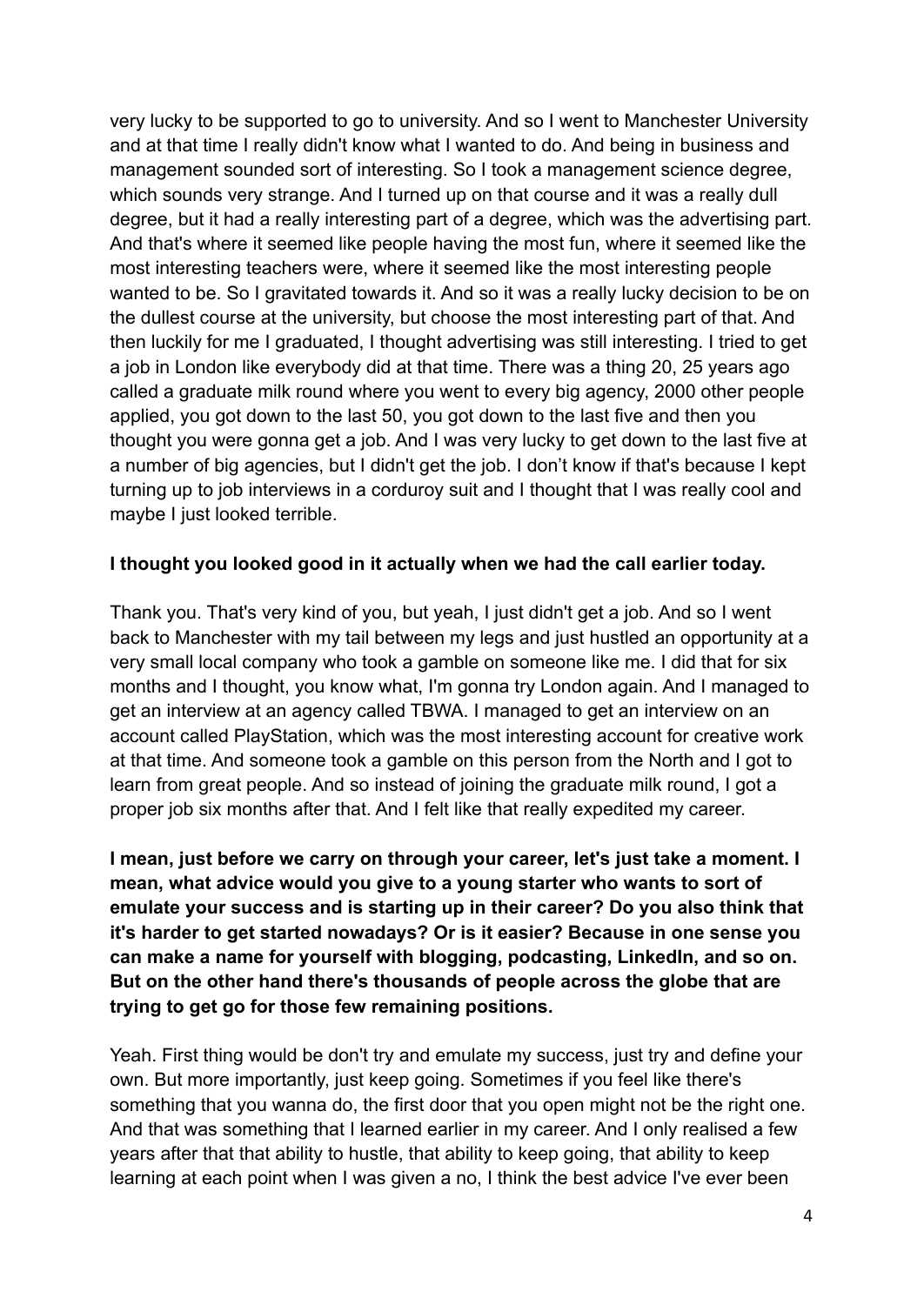given by anyone is just to keep learning. Even when you get to my position, my CEO of Saatchi & Saatchi lofty position apparently, but when you get to that, you've gotta keep learning because that's the only way that you're gonna keep growing. So my simple advice is keep learning, keep going, and then hopefully you'll get to where you need to get to.

#### **Right back to the journey then. What came next?**

So I was really lucky. I was at TBWA working on PlayStation, which as a 23 year old in London was the best job because I got the games before anybody else. And I could hang out with my friends playing games and a couple of years into that job, I was trying to work out what was next. And I got a phone call from a headhunter at the time who just said, do you wanna go for a meeting? First I didn't know what a headhunter was and I didn't really know what an interview was, because I was very lucky to stumble into that first role. And I went to an agency that I'd not heard of called Fallon. And it was really interesting for me because I walked into a small building in Soho. There's probably about 15 or 20 people working there and I'm a firm believer in feelings. And when I walked in there, it just felt right. And I went home to my girlfriend, who's now my wife and said, I'm gonna leave the big, cool job at the really well known agency on that brand that you've heard of to go to a small place that nobody's heard of to work on things that you just don't know. And she thought I was crazy and I just told her that it felt right. And so I was lucky. I landed there. It felt right. And that place during my time there became an incredible business in the UK, it won great client brands and it made some of the most talked-about work. And I was lucky to just be on the train. I was in awe of the people that ran it. I learned from everybody that was there and over eight years I got to play nearly every role in the agency which was great preparation for what came next.

### **And that was Manchester City Football Club. So I'm fascinated by your psychology because there you are in an agency and now you're gonna go in-house. You did over a couple of years at Manchester City? Tell us about that.**

Yeah, I was coming to the end of my time at Fallon and trying to work out what I was going to do next. And I thought I'd worked at the best place, in the best industry in the best city in the world in London. And so I wanted to do something that was different. And again, I got another call and this was about, do you want to come to this football club that you're aware of, that's just had an incredible amount of investment from the Abu Dhabi royal family? And do you want to be part of a team to make it a global brand? And I'm a big football fan. I'm not a Man City fan for my sins, especially after relegation this weekend, I'm a Burnley fan, but it felt like a chance to go absolutely out of my comfort zone, felt like a chance to work in an industry that I really believed in. And it felt like a chance hopefully to reframe in that industry what marketing could be. So I turned up at Man City, same days as Carlos Tevez. He got way more pressed than I did. I was sitting in an executive box because there were no officers at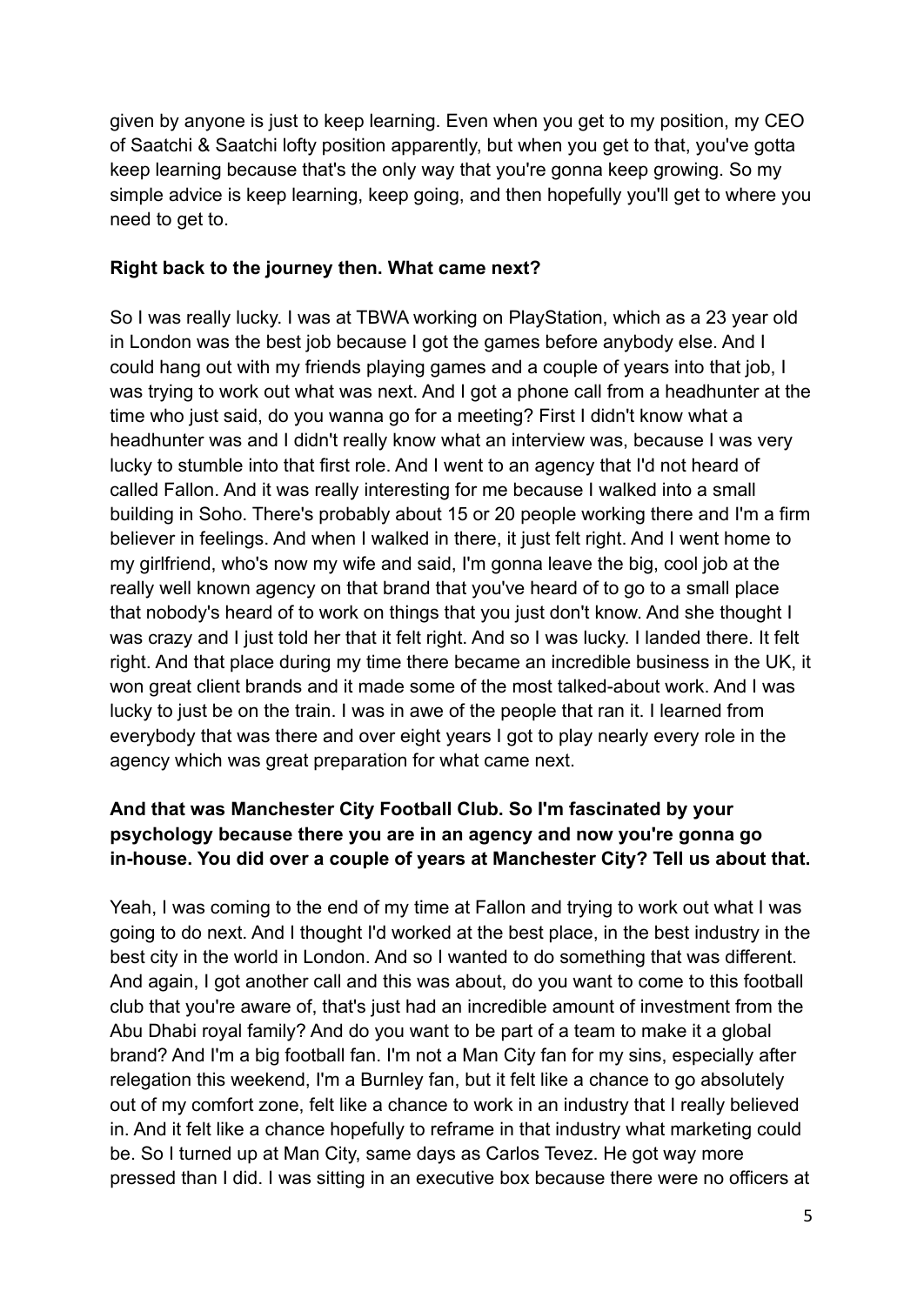that time. And I was part of a team that got to just take this brand on a journey from being a council estate football club really, to becoming a global football brand, to winning the Premier League. And I was lucky to play many roles in that company, defining what the strip and the team shirts look like to art directing what the new stadium grows to helping take the team on tours to America. It was an incredible job. The only problem was it rained a lot in Manchester. And I was over the rain after a couple of years. And so me and my wife, we just had two young children. We wanted to go somewhere where it didn't rain. So we moved to Australia.

#### **Well, why not?**

It felt like the right decision at that moment and going to that country. And again, putting ourselves out of our comfort zone just felt like the right thing to do to just start to grow experiences together as a family. I think that was the first time I realised that professional experiences are incredibly important, but if you can align them to a personal experience and then see a bit of a world and learn more about your personal self, as much as your professional self, that's as important a challenge as anything.

**I absolutely love Australia. I've been there quite a few times with work and I love the Australian people. They're like Brits, just not miserable. I really like their outgoing nature and they see what they see. They're very straightforward people. And I mean that as a very deep compliment to them, there's no sort of game playing. So you were at BMF and then you were at 72andSunny. So how long were you in Australia overall?**

I was in Australia for a couple of years and then I'd missed one thing when I was working over there. And I hadn't really found my gang or my crew of people. When I was at Fallon, I was very lucky to be part of a team that felt like it was pushing each other. That felt like it was learning from each other. That felt like it had each other's back. And I just missed that a little bit at Manchester City and then when I moved to Australia. I started a conversation with the original founders of 72andSunny, John, Matt and Glen, who I met once when I was actually out at the advertising festival in Cannes and I felt like I'd started to connect and found a team again. And I went over to Los Angeles and met the rest of the crew and it just felt right. And again, like I said about Fallon, it felt right. And so we decided after a couple of years in Australia to move as a family to Los Angeles. And so I went to be part of a team in Los Angeles and was there for four and a half years as managing director and a partner of a global company. And again, I just timed it right. I turned up at a place that was just starting to make some of its most well-known work. And I was lucky to grow with a company as it grew.

#### **What came next?**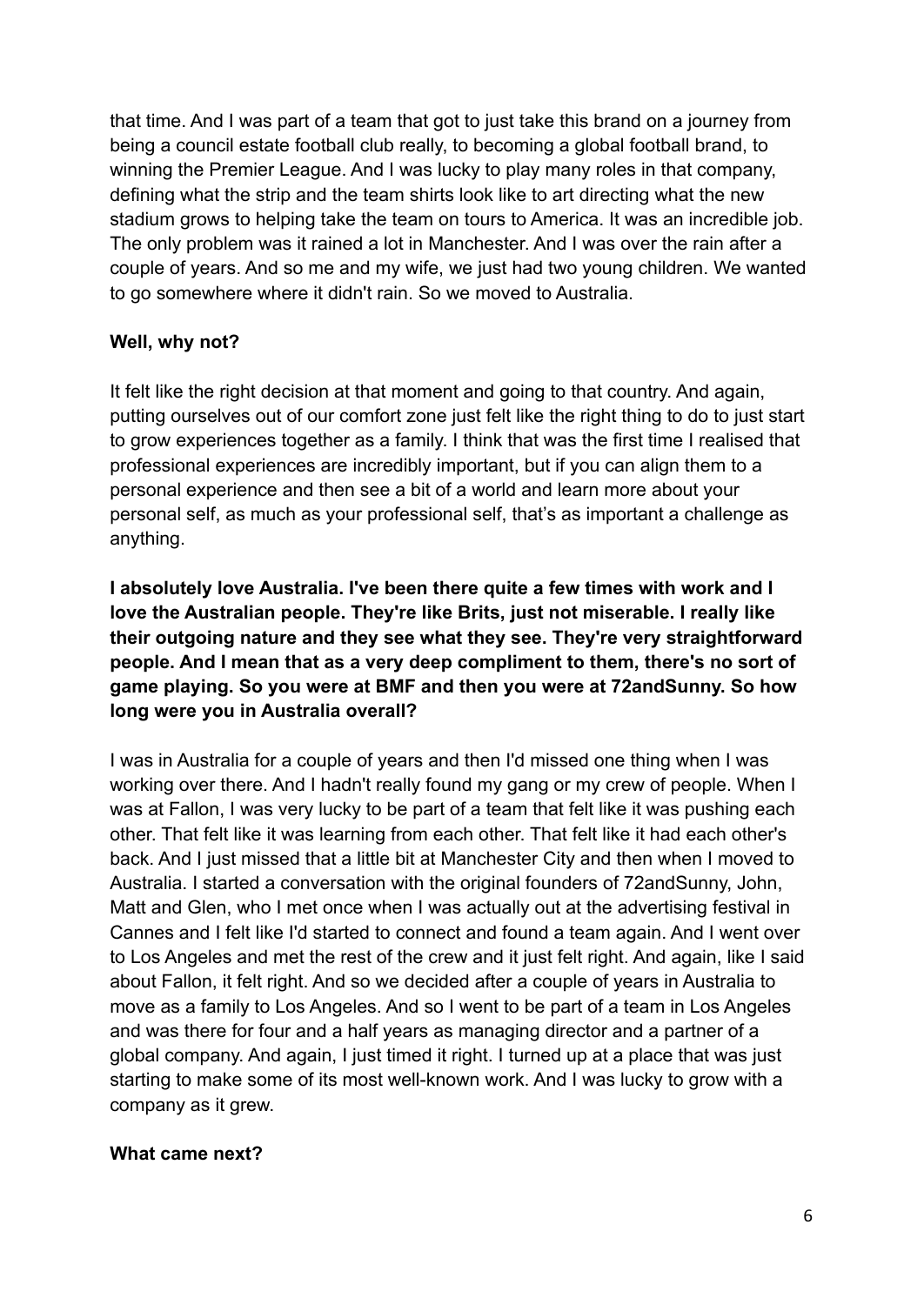And so I was lucky to be part of that team as it became one of the US' biggest agencies, but I'd always had a personal desire to go back to Asia and specifically live with my family in Australia as my boys were growing from eight to early teens to allow them to be children, because Australia's a good place to be a kid. And so I was part of the partnership team at 72andSunny and we were trying to work out what we were gonna do as we grew as a global company. We had three offices: one in Amsterdam, one in LA, one in New York and we were starting to understand what Asia could mean to us. And so I agreed with the rest of the team that I would go out and I would open our Asia Pac business. So I moved to Australia, no clients, no people, no building, nothing, turned up there and hustled our way to a strong offering there which is still going today, led by some great people that I'm really proud of what they've done there. And then after a year of doing that, I did the same in Singapore and opened our Singapore business, with two people called Johnny Tan and Tuling Tan who were great partners who helped me understand what the Asia region could be. So for the last four and a half years before I came back to the UK for this job, I was running Asia Pac out of Sydney and Singapore, which was incredible for me because that was a totally new region. It was a startup, it was hustling. We started in a coffee shop and then from a coffee shop to a business from business to clients. And so after being in LA, which was 450 people, a big organisation working with some of the world's biggest brands, I'd gone back to zero. And even though I didn't really plan that, it was the best learning for me at that time, because I just really understood how you could build a brand again. And that was really important to me.

#### **And then the opportunity at Saatchi came calling.**

Yeah. And as I said, I was very fortunate to speak to a couple of people, Annette King and Magnus Jabbeur at that time who were looking for someone to come in and just help reinvigorate what this brand can be. And that to me felt like such an important challenge. As I said, it feels like it's 51 years old, it's half time in its history and trying to unlock what it can be felt like a great challenge. And so I met the rest of the team here and I felt energised like I'd started to find my crew again. And so it made sense to come back and I'm six months into the journey and we've rearticulated the company vision. We are clear on the values of a company, we've relooked at the operating system and how we work. And we've started to make gains. We've had some good wins this year. We're starting to get some workout on key clients that I think are going to be hyper-relevant for what we want to be. And I feel really proud of where we are on that journey so far.

**What's top of your to-do list then as CEO. Obviously not in terms of administratively, but like you've come in, you've started. Do you have some sort of big audacious, medium and long term goals, even in your own head, could you share them with us?**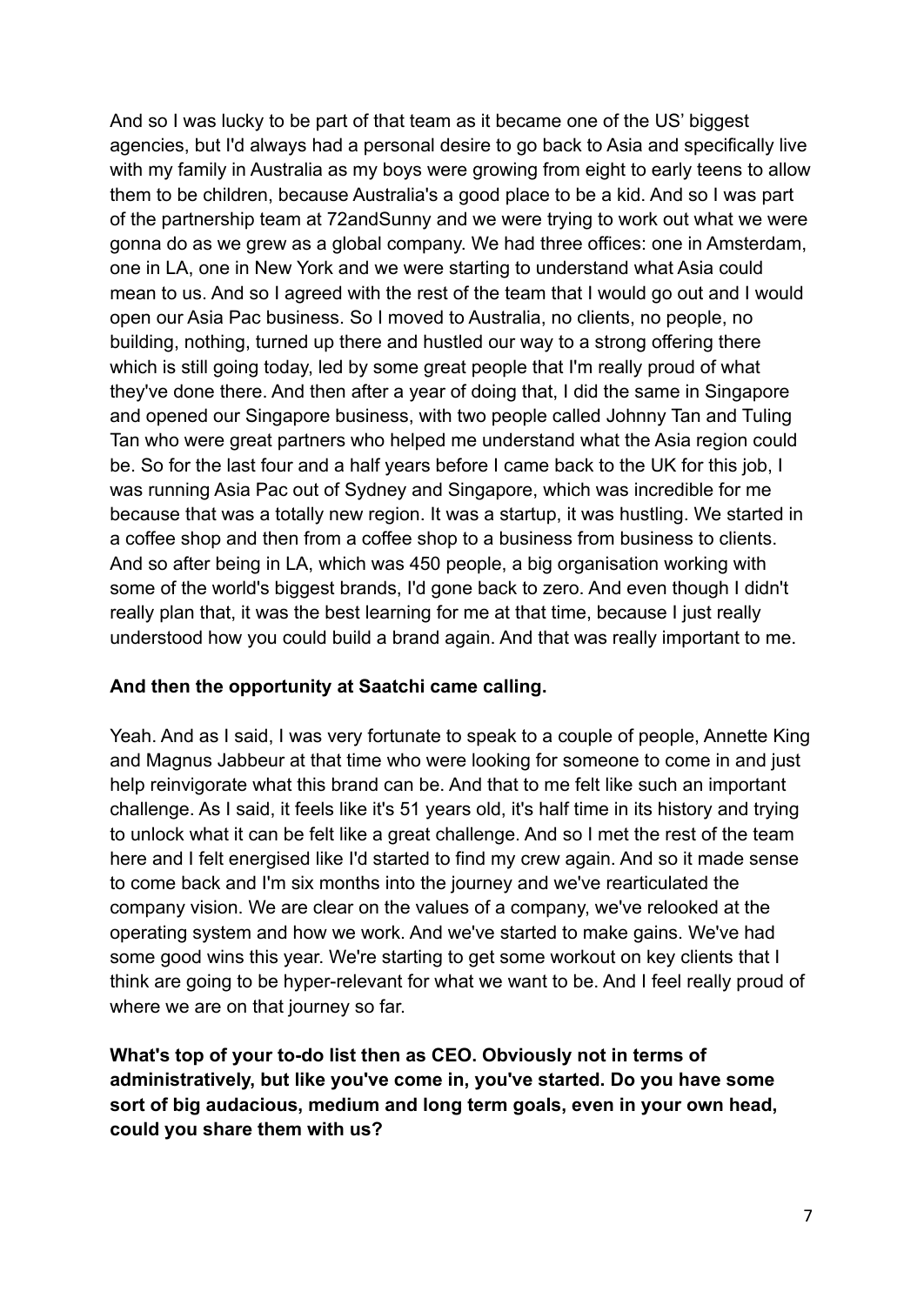Make a difference. Number one thing is make a difference, make a difference to the lives of the people that work here, because coming back to work after this strange world moment we are in, we're all trying to work out how that works. So make a difference in the lives of our people and make a difference with our clients. We've got some great client partners that have been part of this company for a long period, how we can help them unlock what being truly influential in this market can be. BT is an example. We've done some great work with BT and challenging online bullying with our Hope United work that feels like truly influential work. We've got some great work coming out for the Women's Euros where we tackle online misogyny, which feels like truly influential work. So make a difference with our clients and then make a difference in our industry. Saatchi has that brand name, that it should be pushing what British creativity can be. I feel really strongly that maybe in the last 10 to 12 years, while I've been away from these shores, British creativity has just lost its edge on a global stage. And it would be good if Saatchi along with the rest of the brands in this industry could maybe win global pictures again, could maybe do that work that is well talked about within our industry and could maybe raise the bar for what creativity in this market can be.

### **What do you think are the issues behind that lack of creativity or that diminishing of creativity?**

It's really clear to me just over the last five-to-ten years that creative centres have moved to different places around the world. I was lucky when I was working in LA to see what rails out of the West Coast, be that creative entrepreneurship in Silicon valley, or just be that next generation entertainment thinking coming out of LA itself and Hollywood. And so I think over the last ten years, different parts of this world have just taken the mantle of what creativity really means. And I would love British creativity to be talked about as much as it was in the 2012 Olympics when Danny Boyle told the world what British creativity was, as much as when Tony Blair defined what Cool Britannia was and creativity from the UK was exported from these shores. And so for me, it just feels like the world order has taken over a little bit and maybe it's just time for British creativity to take it back.

# **I know quite a lot of clever people who are lazy and I know a lot of people like me who aren't particularly clever, but are grafters. You are one of those annoying people that's both talented and hardworking for whom the future is bright. What's next for you? What's the secret? What have you learned about yourself along the way in this amazing career that you've had?**

That's very kind of you to call me that, I would say I'm hardworking and lucky. But when I think about what's next, first is this job. This job is next. Helping Saatchi recalibrate for the next 50 years is next. Helping our clients do work that really makes a difference is next. That for me is the most important thing. But then beyond when I just think about my future, I touched on this earlier. Personal experiences are as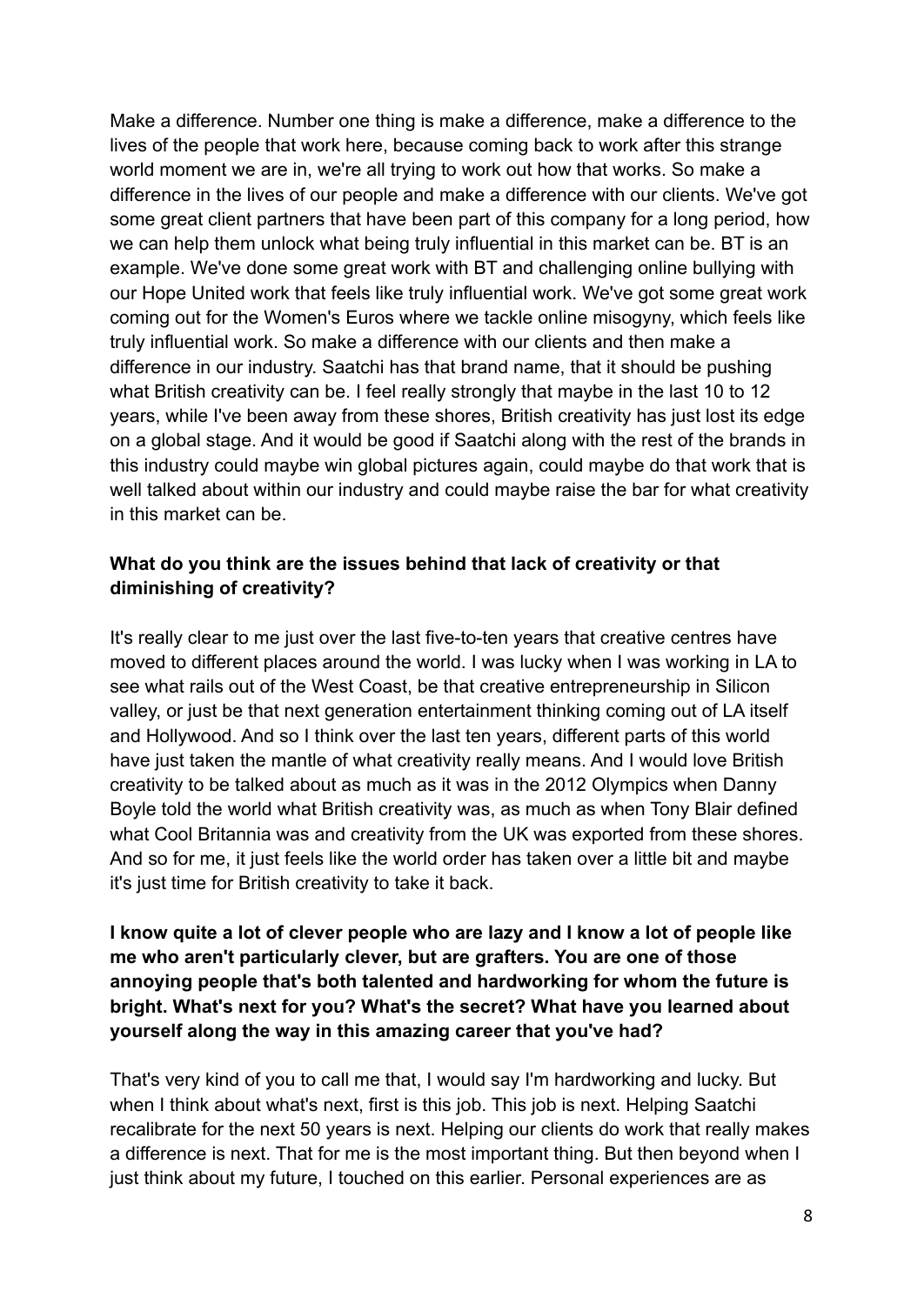important as professional experiences for me. And so whatever allows me to keep growing personally, be that geographically, be that in industries that I've not worked in, be that with people that I've not worked with before, that's the most important thing for me. So just being challenged, just feeling like I can make a difference and just growing as a human in a personal and professional context, that's really what will define what's next.

#### **I'm not interested in personal growth. It is everyone else's fault, but mine when things go wrong, what's the best part of your job, then? Could you walk our listeners through what a traditional week looks like for you, a typical week? What do you do? How does it work? How does it manifest itself?**

Well, a traditional week is probably not as traditional as it used to be. At Saatchi's, we have a thing that we call two plus two plus one, which is our approach to flexible working. And so if I can explain what that means, two days in the office. So two days with the rest of your team, working on opportunities together, standing at a wall, talking about ideas, looking at presentations and working out how we can get to great thinking. Two days at home, or wherever you work best, that notion of quiet time to allow people to do work is really important. And I think something that's been overlooked and something that's important to us here. And then one day out in the real world, be that with clients in their office because the more you are with clients and understand what they're doing the better, but our work can be, or just working out in the real world and being inspired from working in a coffee shop and seeing how people are consuming, thinking and marketing. So two plus two plus one is our approach. And so that defines how my week works. So Monday is usually a homework day. So I'm at home trying to get clear on the kickoff to the week and trying to understand where we're at, Tuesday, Wednesday, Thursday, I'm in the office for collaboration sessions with the team, for client meetings for really just defining together how we can run at the challenges that are in front of us. And then Friday I'm either back at home for more work time or I'm out with clients in their business, because that allows me to really understand what I'm doing. And so every day's different, but that's the structure that we work to. And today's challenge is tomorrow's opportunity, which is a mindset that I try to take into my working week. So it allows me to hopefully unlock new opportunities as a week goes through.

### **Tell us about the book: 'Reset Inc: A Handbook for the Future of Work.' How did it come about? What was the process of writing like? And how's it gone? Have you brought any insights that you've learned into your work at searches?**

Well, it was like most people when the pandemic started, I was locked up at home and that was a challenge. And one thing that I wanted to do at that moment was just try something that I've not done before and I've never written a book. And so I thought it would be really interesting in this chiropractic moment that the world shifts and the world of work shifts to try deep in that moment. I wrote the book within the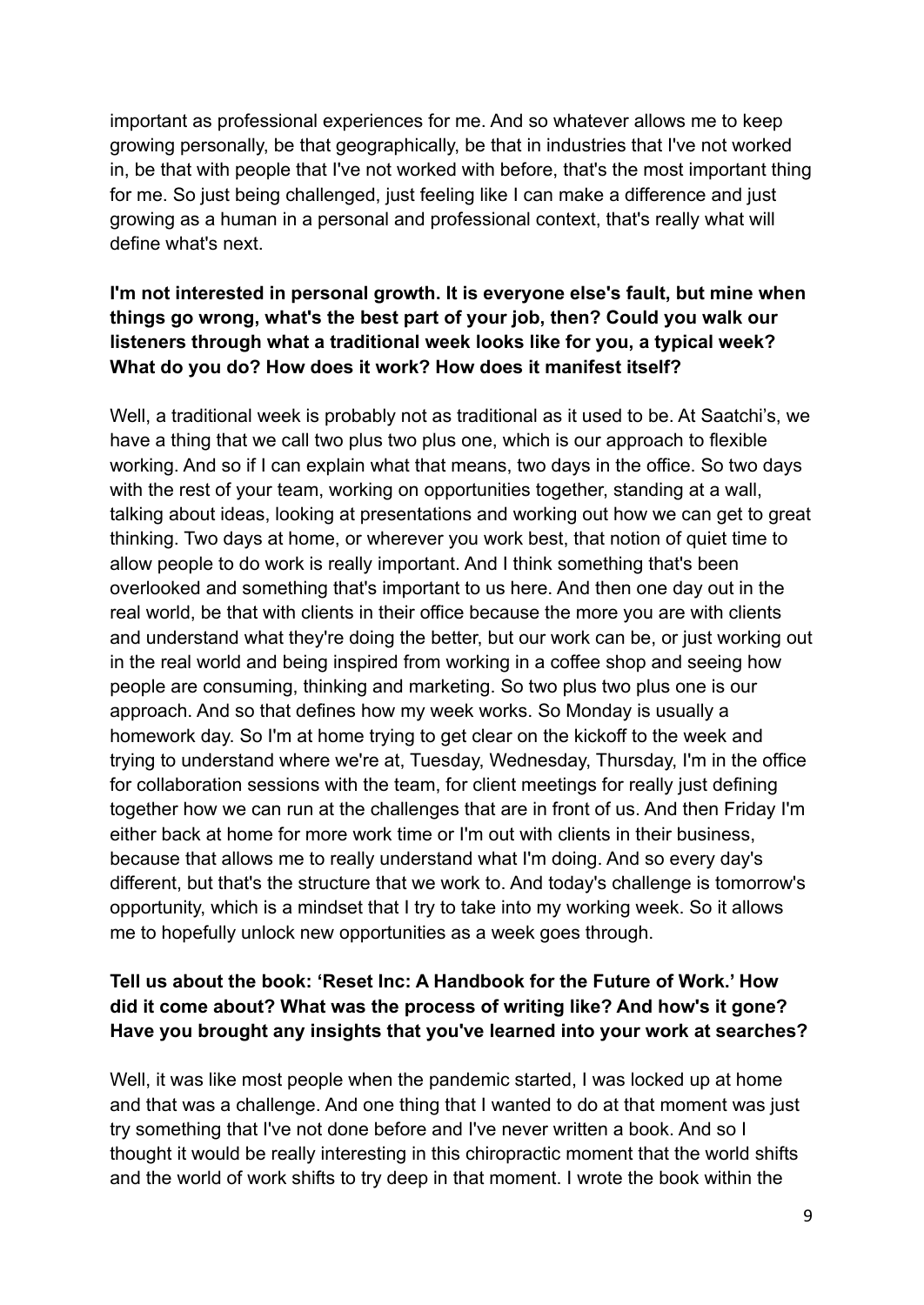first four months of the pandemic. I think it went out in June as the pandemic kicked off in January. And just to try and have a point of view on what might happen, it's up to the reader to work out if what I suggested might be right, but it was really challenging to do that in that moment. It was really challenging to learn from what was happening in organisations around the world to maybe just create some themes of what could happen in the future. And so to the question, do I look at that today and take some of that thinking into what I do. Most definitely. That notion of how our world of work has changed, that notion of how you get the best out of your people is really important. And that's what that book was for me. It was a chance for me to just maybe put some things on paper that I'd learned from working with some of the smartest people around the world of how you can run an organisation coming through and out of that moment.

#### **What keeps you up at night?**

Not a lot. I'm quite good at switching off. I like the demarcation.

### **Could that be your next book then, I've just bought your first one. But I'll buy this new one about how to switch off.**

That's very kind you bought my first one. You probably doubled my sales today, but now I like the notion of a clear demarcation between personal life and professional life. So when I get home, I try to switch off, spend time with my kids and my wife, I like swimming so I like getting into the water that allows me to clear the day out of my head. I try not to because if things keep you up at night, you come in the following day too tired, not clear and that's not helpful. And honestly, in what we do, it's not a matter of life or death. And so it's really important to have some perspective. And just to maybe think about the challenges that come towards you as tomorrow's opportunity versus today's problem.

# **My accountant told me years ago of a reframing exercise he uses when things go wrong and he just simply asks, has anyone died? Obviously your chief executive of Saatchi & Saatchi for goodness's sake, you must be some kind of authority on what advertising that's impressed you. What's good taste. Who are your heroes within the industry?**

Yeah. This is an interesting question. And I try not to look specifically within the industry, because I think real inspiration comes from places that you don't expect. And so I love listening to music. I love watching films. I love seeing what's happening in different industries that aren't ours, I'm intrigued by what happens in the tech industry. So I look for inspiration from lots of places and I don't try to specifically, or maybe allow me to unpick what I said, I don't try to look for it. I just try and let it happen. And what I mean by that is my kids are way cooler, more interesting than me. So seeing what they're looking at on TikTok, seeing what they're talking about in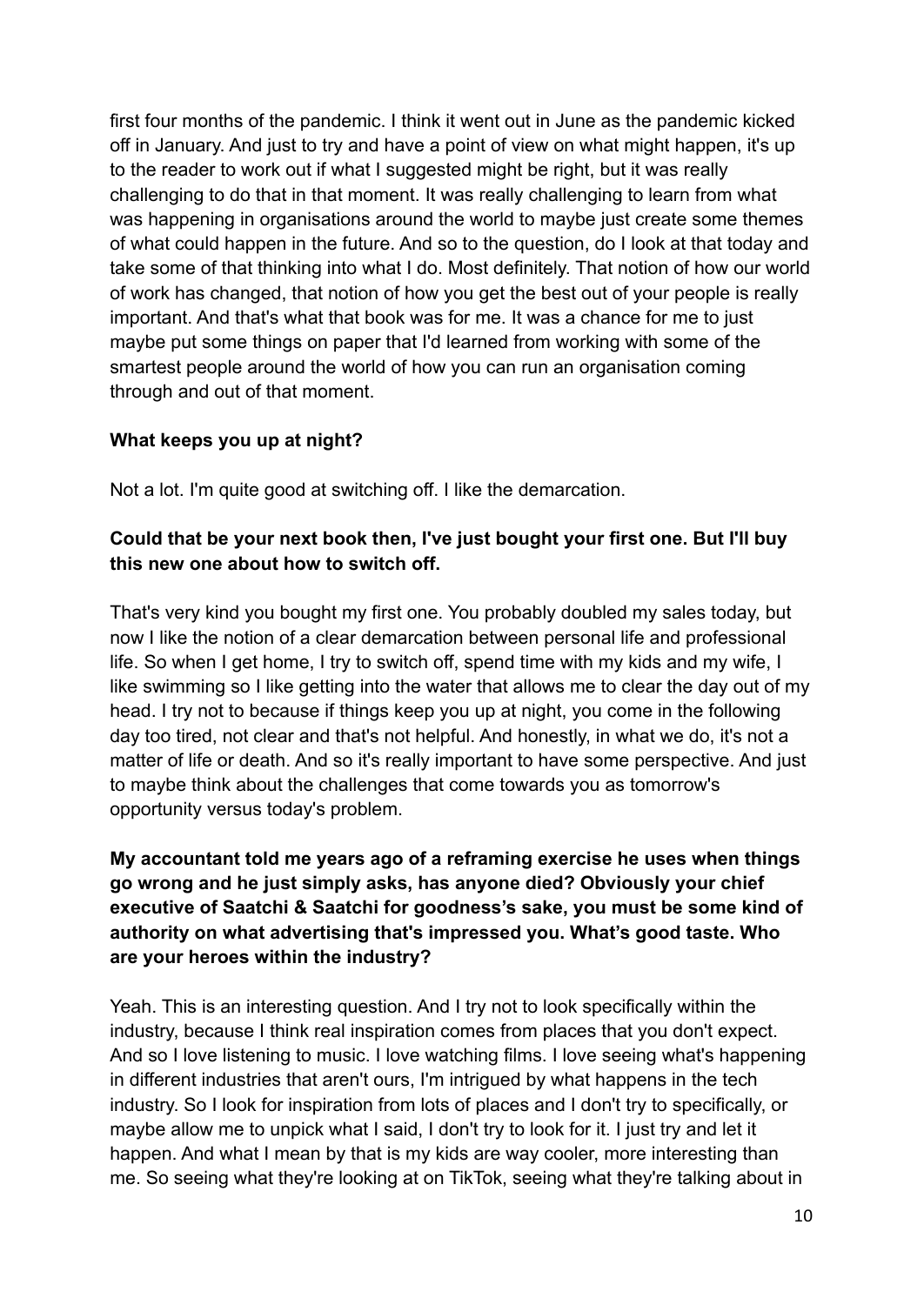a playground, just looking in my own feed and understanding what people around me are looking at. And so that ability to just absorb and that ability to just maybe take some lessons, even if you don't know you're learning them, that's really where I look for inspiration. So I'm not a hero's person. I'm just someone who likes watching, looking, and listening and seeing what you can learn.

# **You've spent a lot of time in America, so you'll like the genesis of this question. British people don't really like it, but I imagine you're sufficiently Americanised. They call them teaching moments, but we call them mistakes. Have there been any sort of painful pivot points along the way or even just realisations, insights where there've been some painful lessons to learn?**

Yeah, most definitely. I think everybody has to learn from those moments, which is probably the inner American in me coming out. But most definitely, I didn't get the first three jobs that I wanted and I learned that I had to hustle and then try and get something else. I've sometimes taken a left turn rather than a right turn in my career. You talk about my career highlights. There's also been some lowlights, there's been times that have been tough, but those times are probably the most learned moments in my career because you have to understand what happens when things go wrong, as much as enjoy when things go right. So I would say I've been lucky to have some good moments, but there've been tough times. And I think the only thing, and I only learned this halfway through my career, is that a tough time is as formative as a good time, because that's really when you understand what to do right in a context versus just working out what to try to avoid. So yeah, I think everyone has a couple of opportunities in their life to get stuff wrong as much as right. And hopefully I've learned from that.

# **How do you think the ad business is going to change going forward? I'm very grateful for you bringing your crystal ball to the podcast. Yeah. But for example, advertisers used to sell products and now they're also selling positive social messages and sometimes using that to sell products and vice versa, where are you in the mix? What is the future of advertising itself?**

Grand question, as you say Paul, I don't have a crystal ball, but the one thing I believe in is consistent will be great creative thinking. And so when I unpick that a little bit, that for me is what the future should be about. It should be about creatively unlocking what you can do with a client's business, be that purpose, be that product, be that a point of view that they want to put out in the market, as long as there's a core ability to learn creatively what can change that brand in that moment. That to me is what the future still will be. It'll be that ability to look in a place that others can't, it'll be that ability to do something that changes someone's mind when they don't want it. It'll be that ability to maybe just bring a bit of lightness into this world at this moment and just make people smile. But at the core of it, it's great creative thinking.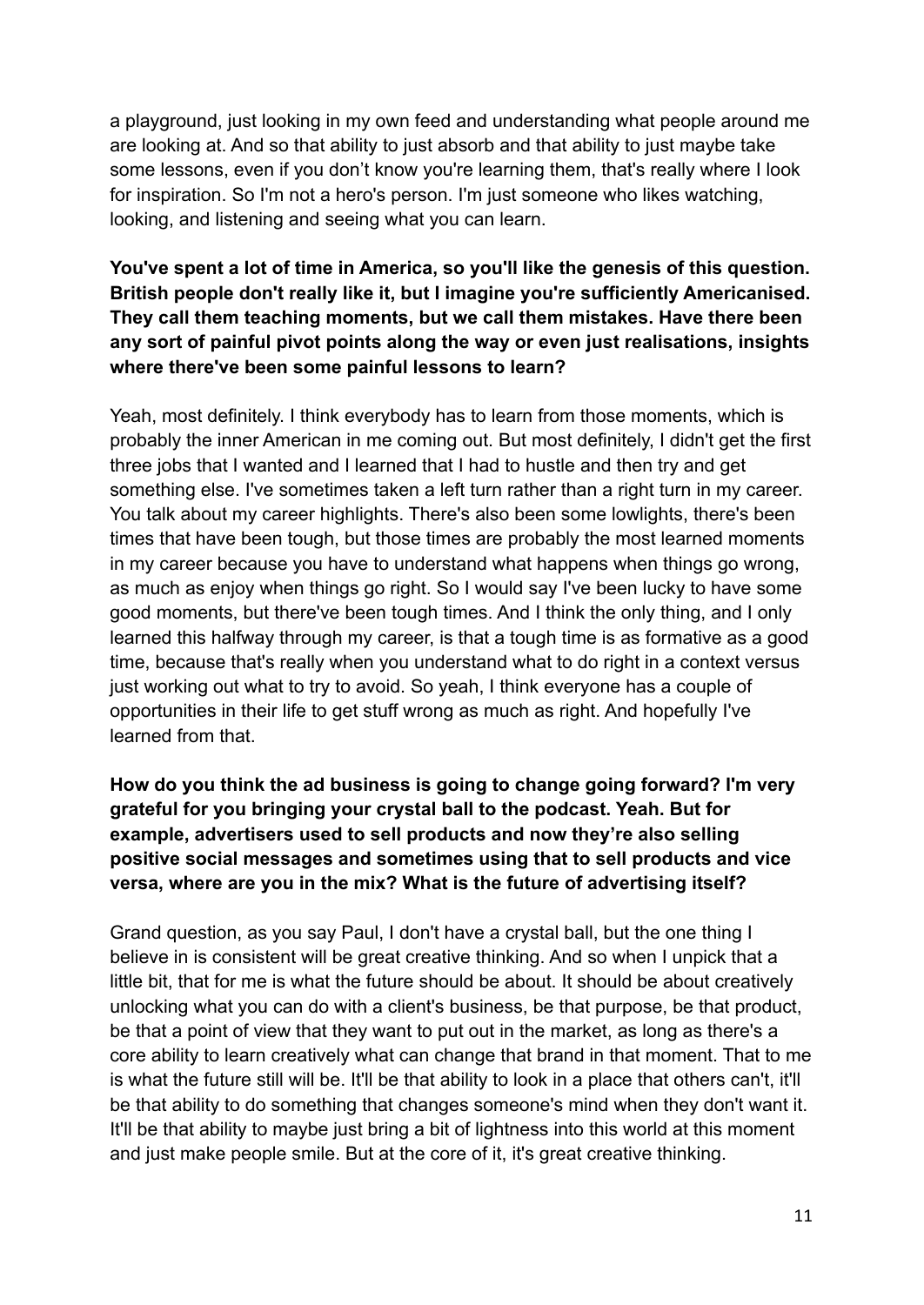### **How do you think the pandemic has changed things? Obviously you've written a book about changing the workplace, but has it changed the way that people interact with advertising?**

Yeah, most definitely. I think the world has changed dramatically in the last few years. When you think about the pandemic's effect on our industry, when you think about the rise of operating systems and mobile phones and technology in our industry, I think our attention spans out in the world way shorter. I think our messages need to be way more clear and simple. And I think that's something that we've learned: how to be more efficient and effective in how we communicate, how we do that in a way when people are time poor when people are probably a bit over messaging in their world, when people maybe just want some time to themselves, I think it's really important for us to again, use that ability to creatively think about putting something out there that really connects in a really different new world way of thinking.

**Tell us about the owners of Saatchi's, the Publicis Groupe. I've read some research where you said one of the great things about working within The Publicis Groupe is the ability to say no to a client if you think that pitch isn't gonna allow the agency to deliver its best work. That must be a grit creatively as well as frankly, ethically that you're not just taking anything that comes through the door, just because it's money you've got to think: can we add some value here?**

Yeah, I think the biggest drive with any creative organisation is their creative output and good creative output comes from great client relationships and from great partners that you can do incredible work with. So when you look at a new business and when you think about a new business, you need to think about landing three or four things. Does it land a great creative opportunity? Are there great partners we can work with? Will it allow for great opportunities in the future and does it pay well? And that for me are really important milestones you look at any future relationship or even current relationship. And so working in an organisation like this allows us at times to make sure we are making those right decisions. And then the other thing that I'm really enjoying within the Publicis Groupe is it's a network of really good, different creative organisations and thinkers. And so within our group, if I want to talk to someone about influence, I can go to one of the great PR or social businesses. If I want to talk to someone about how to land brand strategy at a high level through visual design, I can go on to talk to Turner Duckworth business. And so I'm really enjoying having lots of different specialists within the same building, the same company where I can get around a client idea and really use them to unlock what the right answer can be.

**How do you choose what to focus on at any one moment? Because you've got the leaders' dilemma that anyone leading an organisation has, which is whatever you are choosing to focus on that moment comes at the expense,**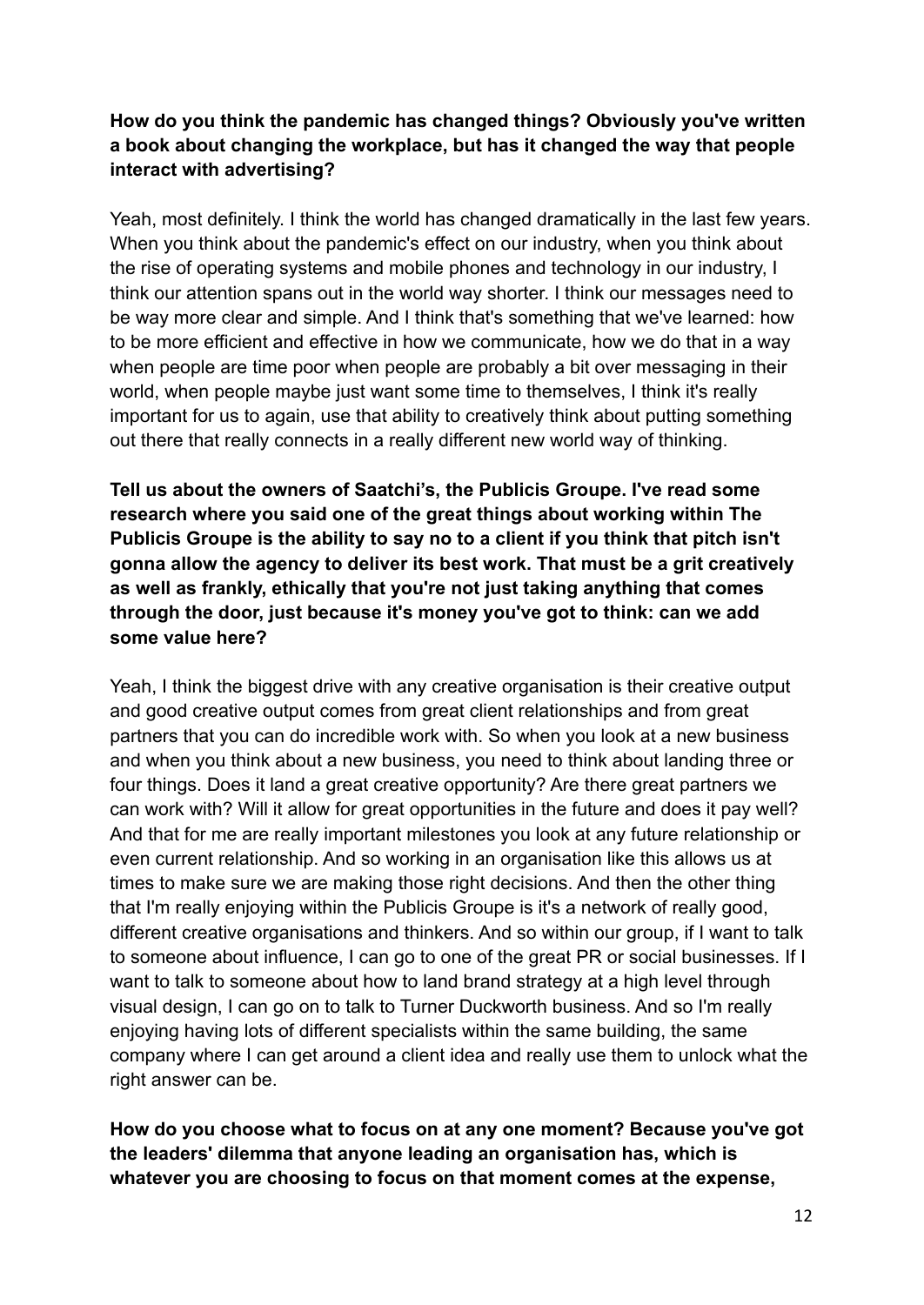# **inevitably, of something else you could. And it's like you're on stage and there's lots of spinning plates. You sort one out, and then another one starts to wobble. Do you have a sort of mental list of priorities in your head as to what you're gonna tackle first?**

Yeah, I'm good on a to-do list. I do have a to-do list of things that are on my mind, but what I've again, I learned when I was working in the US was try and break your day down into smaller increments, have shorter meetings, in those meetings, really understand what's happening, try and get a pre read of what's going on so you can come in with a, for a form point of view. And then really my biggest leadership learning was just getting to making decisions. When people come into a room, they want a yes or a no, they want guidance. And if you can't give them that, and if you are a leader that takes time, or if you're a leader that doesn't make decisions, it slows down the system. And so for me, being someone who can make a decision, make it with clarity, make it with belief, and sometimes those decisions might be wrong, but that's okay as long as everybody learns — that for me is the most important thing. Help people get through their day by giving them guidance from yours.

**And you've done some fairly top jobs around the world. Are there any unconquered areas of the planet that you'd like to do a top job in? I mean, Antarctica doesn't have an agency, I suppose that's my roundabout way of saying, you've only been in post a year or so, so it's probably inappropriate to ask what's next for you, but do you have a rough career plan over the next ten or 20 years, you've still got quite a few useful years ahead of you. Have you not?**

Not really. As I said earlier, working with the right people, feeling challenged, growing personally and being in a creative organisation, I've been really lucky to work for some of the best ad agencies. I was really lucky to go and work in a football brand, as it changed a view on the world. I've been really lucky to work with some of the biggest brands as client partners. So as long as I can keep doing that, as long as I can keep close to the creative process, that's the most important thing for me. But as I said, job one: Saatchi & Saatchi: rearticulate what it can be for the next 50 years.

# **It's quite ambitious. How would you describe your leadership style?**

It's really interesting. I think you should always ask the other people that you have to work with versus the person themselves. I would hope those people think that I've got quite an open leadership style. I would hope those people think that I've got quite an informal supportive leadership style, and I would hope those people would think that I've got a clear vision that they can follow. And so if that's what people think of me, then I would feel good about that as leadership characteristics.